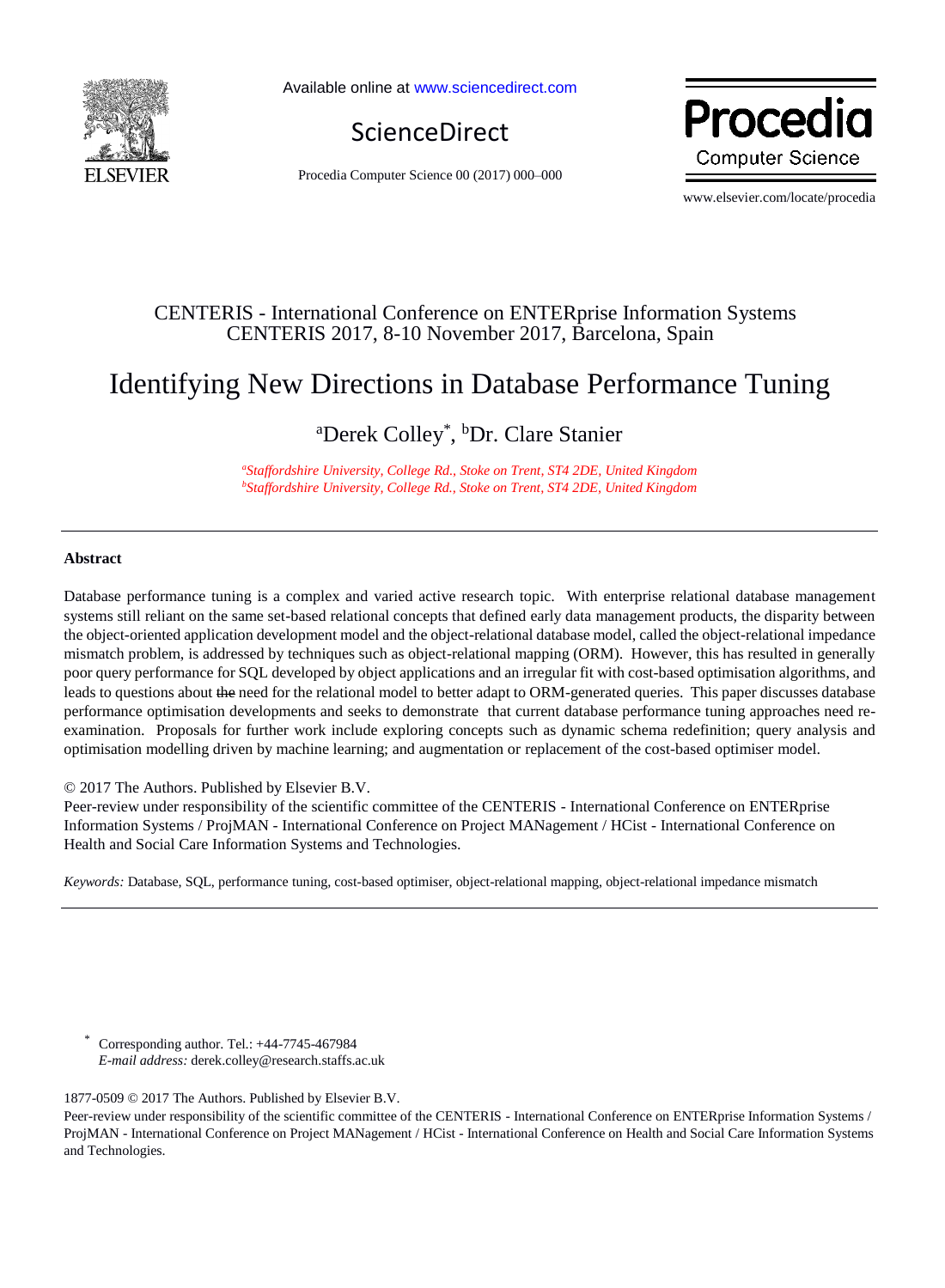#### **1. Introduction**

Relational database systems (RDBMS) underpin a large number of today's business enterprise applications, ranging from payment processing systems for e-commerce websites to large-scale Customer Relationship Management (CRM) systems. Based on the seminal work of Codd [14], RDBMS have been in use for almost half a century and RDBMS performance tuning is a well-understood field. Relational databases have been extended over time to include object-oriented support and integration with external languages [35] and as application development paradigms have advanced, performance issues have emerged. This is particularly the case when dealing with non-static, fluctuating application models which interface with RDBMSs through paradigms such as entity-framework modelling. Automatic generation of SQL can lead to sub-optimal query performance, and one response to performance issues has been the emergence of NoSQL databases. However, relational databases remain the most widely used database technology, especially in traditional business environments, and there is a need to identify new approaches for performance tuning to keep pace with the progress in application development methodologies. This paper reviews existing RDBMS performance optimisation methods and techniques to identify the strengths and limitations of traditional approaches in the current database environment and suggests directions for future work. The rest of this paper is organised as follows. Section 2 gives the context of the investigation. Section 3 discusses current approaches to database performance tuning and Section 4 gives the conclusions and suggestions for future work.

# **2 Research Approach**

A systematic literature review of RDBMS performance tuning approaches was conducted. Stage 1 was to seed and search the literature, identifying seminal papers through key phrase searches. There is an extensive literature on relational performance tuning and for this reason, Stage 2 ranked the papers using a citation function to prioritise key sources. Stage 3 was to analyse the resulting sources, extracting the topics and key conclusions, and fitting them into a directed graph. The process was then iterated, using the results from Stage 3. More than 100 highly cited papers were identified but the volume of material relating to RDBMS performance tuning means that only the sources identified as most relevant are discussed in this paper. The process is shown in Fig. 1.





A memo-ing approach adopted from grounded theory was used to structure the research and support the identification of themes. This approach meant that a large amount of data could be identified, analysed, categorised into a taxonomy, linked and summarised quickly, while examination of each source yielded valuable information in the form of related topics and general learning. A limitation of the approach was that the method is retrospective. For this reason, the review was expanded to ensure that more recent research was also included.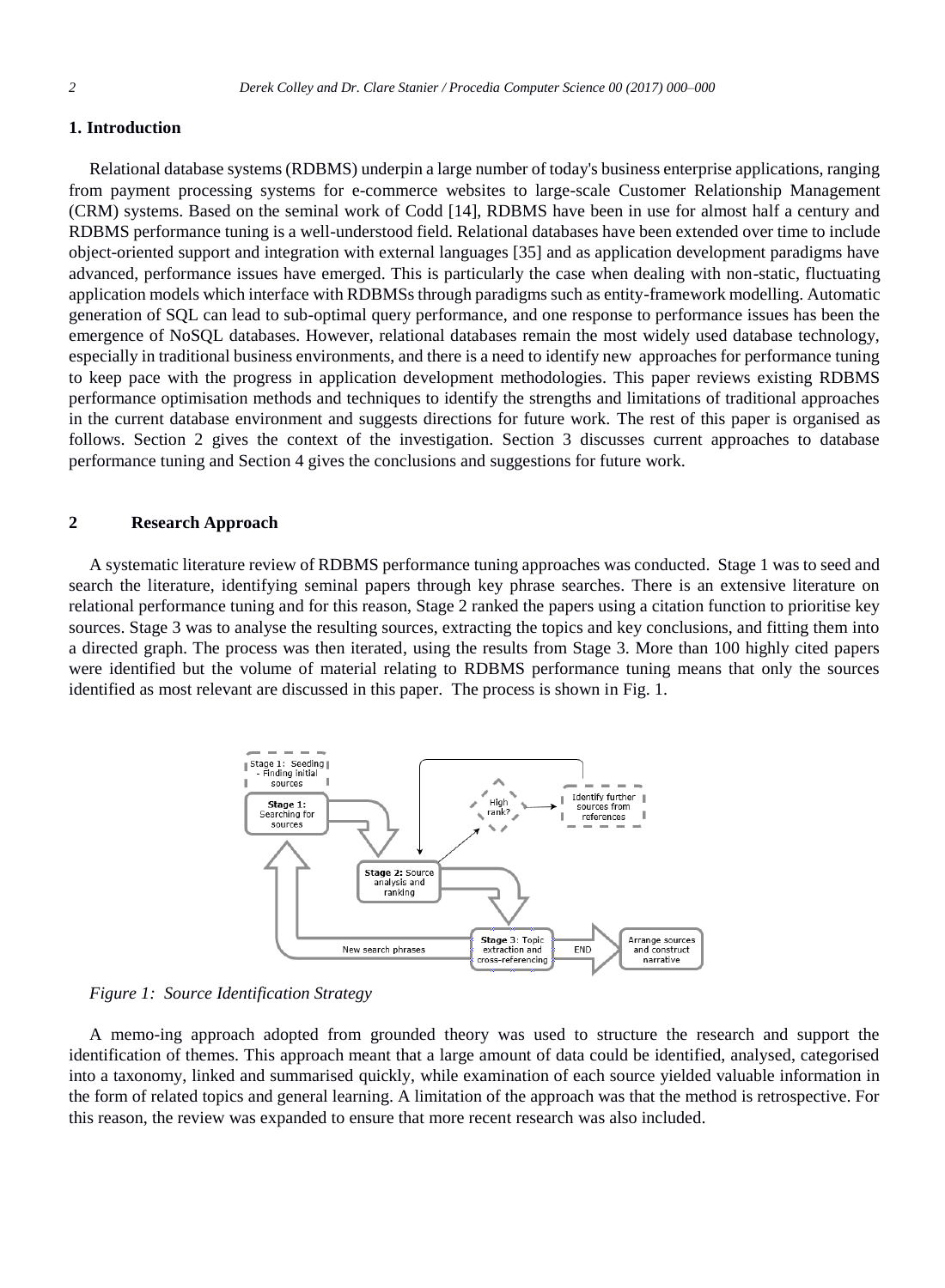#### **3 Performance Tuning**

From the literature review, three key areas relating to query performance were identified, database design, query optimisation and query design.

#### **3.1 Database Design Considerations**

Relational databases are based on relational set theory and effective RDBMS design supports queries based on the relational algebra. From the starting point of Codd [14], extensions and revisions to the model were frequent; Google Scholar lists over 6,400 individual published academic papers and books containing the keywords 'relational database' from 1980 to 1985 alone. However, although relational design concepts are well understood, adherence to good database design patterns is not enforced in the industry, nor arguably is it now even encouraged [1]. The primary technique for achieving optimal relational design is normalisation [15, 16], although normalisation is often criticised for unnecessary complexity [8]. Westland [44] cites the inefficiencies caused by the application of normalisation one instance is that the number of tables the query must reference causes an increase in JOIN operations, complexity of filters, and consequently an overall increase in query execution cost. Optimising JOIN performance is a continuing theme in the relational database literature ([4], [5], [9], [10], [30], [31], [46]). A key assumption in the work on JOIN optimisation is that query design is driven by the schema design; in other words, that queries are developed to work with a given schema as efficiently as possible. This is not necessarily the case with SQL queries generated by applications or through mapping. Techniques such as entity-framework modelling are not well-suited to creating queries that run efficiently against heavily-normalised or complex schemata.

## **3.2 Query Execution Optimisation**

Indexing is used to reduce the computational and I/O subsystem loads when fetching data. The most widely used type of index is the B/B+ tree index [19] although other types of indexes are common [40]. The limitations of indexes include performance penalties on write-heavy tables [17] and the overhead of indexes themselves [38]. Storing redundant indexes can lead to unnecessary overheads associated with maintenance and storage. Poor query design can mean that the RDBMS engine cannot apply indexes accurately, meaning that indexing can become inefficient. Other strategies to improve relational performance include partitioning ([26]); load balancing ([3]); and varying transaction isolation levels ([20], [29]). As with performance tuning based on efficient design, the underpinning assumption is that optimisation strategies implemented at database level will be used in queries developed at application level and that the query design is based on an understanding of relational optimisation techniques, which as already noted is not necessarily the case for queries automatically generated by object-relational mapping.

Four steps are typically involved in query optimisation in RDBMSs [39]. The cost-based optimizer (CBO) is the current approach for the optimization step, replacing rule-based optimisers which are less efficient when dealing with complex queries ([12]). It is argued here that we are now also reaching the limits of the cost-based optimiser since application and framework generated queries are not necessarily generated in a format which means they fit the CBO approach. Cost-based optimisation techniques share the concept of attempting to reduce the cost of a query (measured by a variety of factors including time taken to execute; page accesses; selectivity factors; cardinality estimates; data density and more). The object is that the least costly plan is chosen ([2]). In most implementations, exhaustive searches are not undertaken due to the cost of calculation; instead, heuristics or timeout parameters are used as a stop condition to select a suitable query plan ([20], [34]).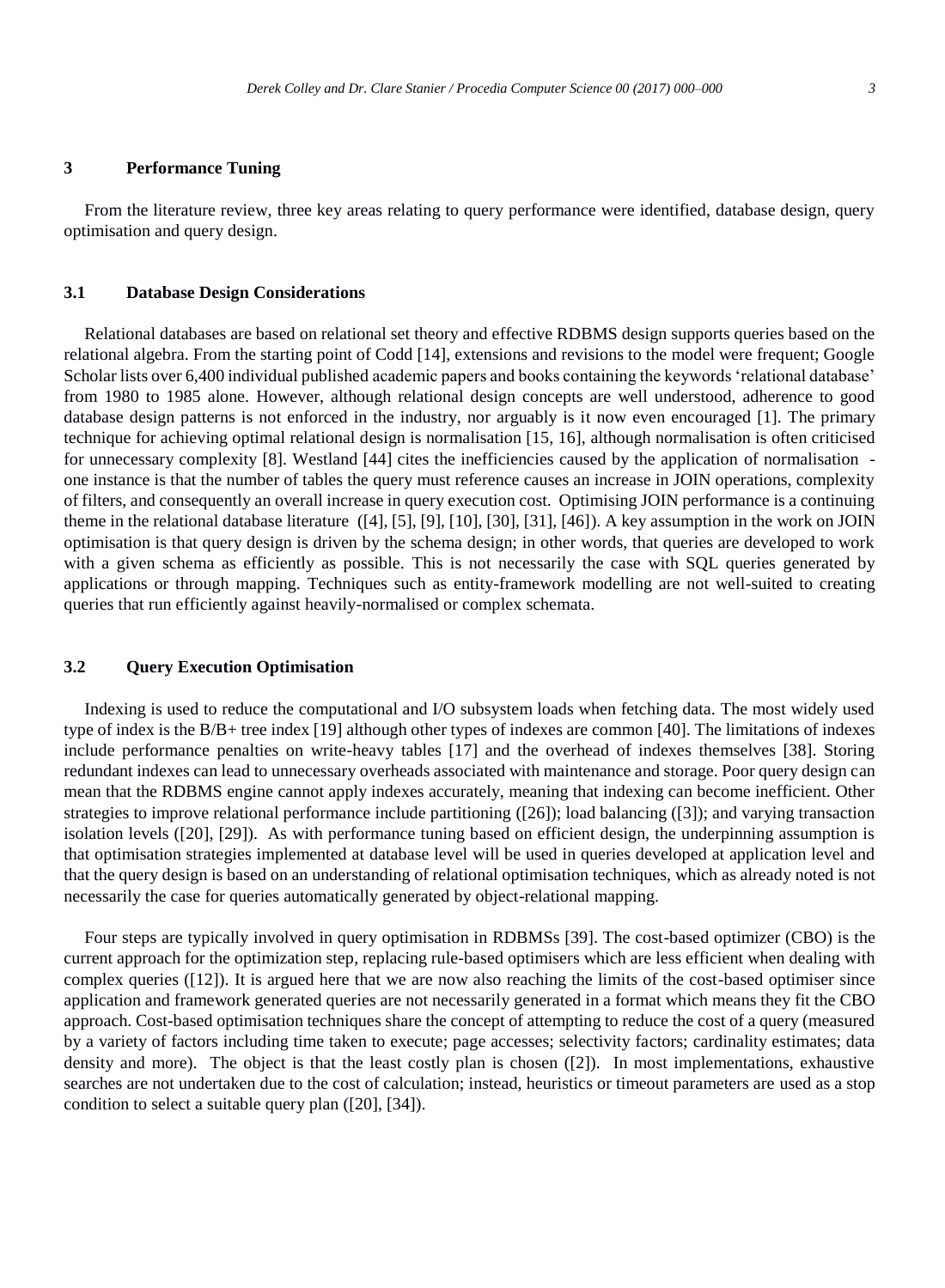One limitation of the CBO is that cardinality is a principal factor in calculating the costs of a plan, since the number of rows is normally in direct proportion to the disk accesses required or the size of the dataset returned. Singledimensional statistical histograms enable reasonably accurate cardinality estimations given predicates ([33]) However, when multiple attributes are involved in a query this attribute-value independence (AVI) becomes a problem since the cardinality error multiplies proportionally to the number of attributes involved ([18]) and the intermediate relations ([13]). As early as 1988, Kabra and DeWitt [22] proposed generating statistics on intermediate result sets in the execution plan and argued that query optimisers were not suited to deal with RDBMS platforms that incorporate object-oriented features. It can also be argued that the CBO is not suited to queries from intermediate object-relational mapping tools that are not optimised for the relational model. Wu et al [45] investigated whether cost-based optimiser models were now unusable. Another issue is where CBOs are not able to fully assess the query, as with highly nested queries, the likelihood of choosing the best plan is lowered.

Trummer and Koch [42] examined a "multi-objective parametric query optimization" approach - replacing costs with a function that computes a score from various inputs such as selectivity, predicted execution time or complexity. This fits into the CBO model, but arguably shows a change of direction towards more intelligent means of optimisation and lends weight to the argument that the relational model and the methods for managing it must evolve to meet the expectations of a more dynamic application-led environment.

# **3.3 SQL Query Design**

SQL has been described as an "elephant on clay feet" ([1]) but SQL syntax is relatively straightforward, despite the expansion of the standard. When the RDBMS encounters a JOIN, it can classify and execute the JOIN in a number of different ways; hash JOINs ([4], [5], [10], [46]); the nested-loop JOIN ([31]); the sort-merge JOIN ([9], [21], [30]). Improving JOIN performance is a current research area ([3], [26]). Poor JOIN performance can result from many causes including over-normalisation ([20]); data skew, ([24]); or external factors such as network performance ([36]) and processor architecture ([23]). Other related research topics include sort; tuning aggregations ([6], [7]); the role of views ([27]); cache management ([11], [43]) using set-based logic over loop-based logic ([37]); optimising for OLAP ([32]); parallelism in query execution ([25]); and typing data ([41]).

Queries generated by entity-framework modelling tools can produce queries with multiple levels of nesting and large numbers of base tables, increasing the number of relations from which to extract data and increasing the query execution load through additional operations on the data (filtering and sorting). It has also been recognised that poor execution performance may result from automatically-generated SQL syntax produced by an entity-framework modeller ([28]).

#### **4 Conclusions and Future Work**

Since the inception of the relational model, there have been few significant changes to fundamental concepts. The growth of object-oriented application development in the 1990s led to the demand for support for object-oriented components in relational systems and the transition to object-relational systems delivered in the form of programmatic elements such as stored procedures and user-defined types, materialised views, and extensions to SQL. The demand for better data storage systems led to the incorporation of object-oriented concepts such as R/Python data analytics, XML and JSON support, OLAP integration, and user-defined functions. However, the development of entityframework models has led to a poor fit between the object-oriented query production process and the query-optimised relational database design paradigm. The ubiquity of relational database systems produced a comprehensive set of strategies and techniques to optimise query performance, but, as the discussion in this paper shows, these strategies and techniques are database-oriented in that they rely for their effectiveness on queries being designed to fit the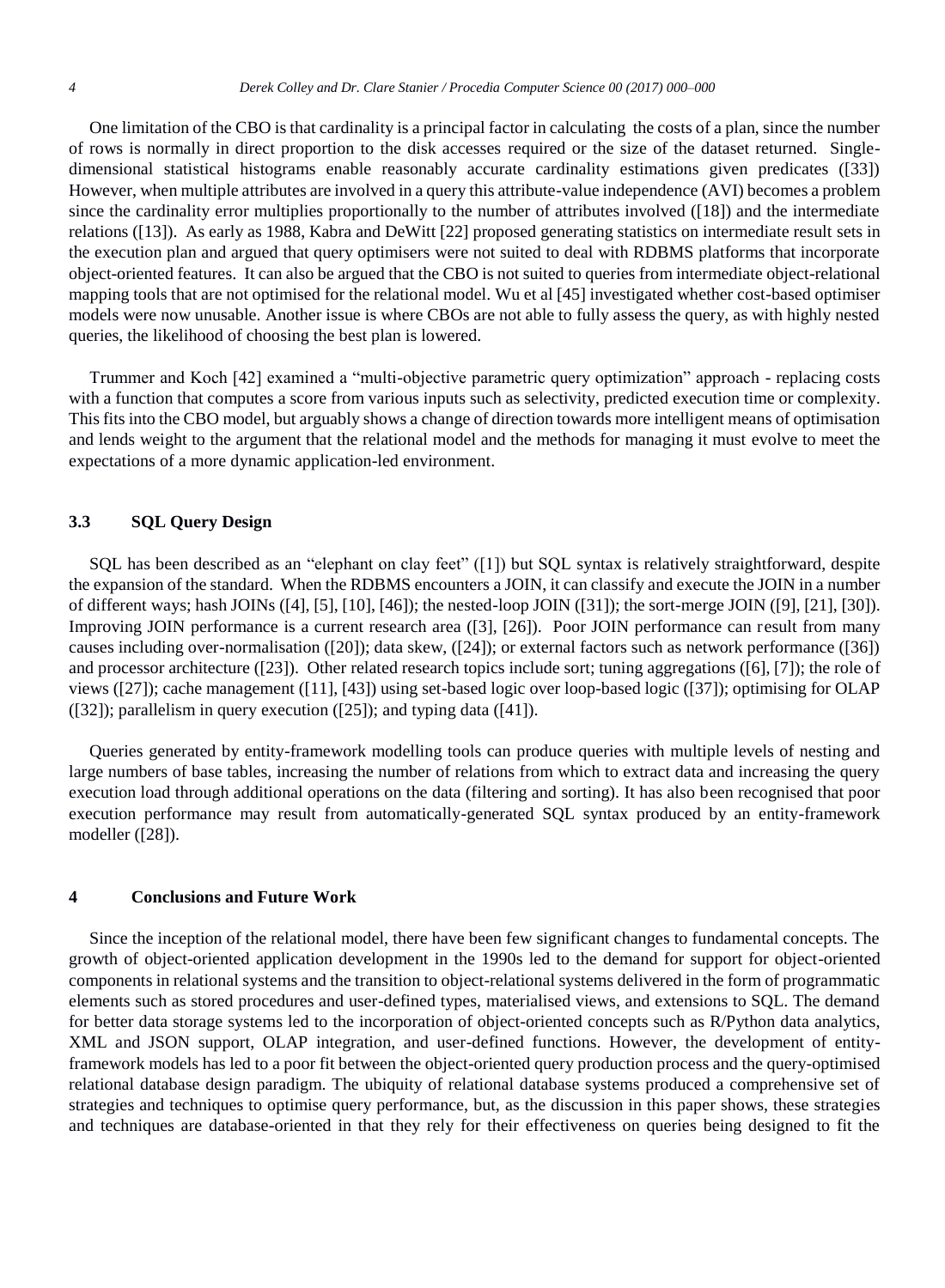database, for example, by structuring the query to be accessible to the CBO. The rise of model-driven queries presents new challenges for relational query optimisation, identifying the need for revisions to the CBO and novel approaches, such as dynamic schema redefinition, or augmentation of the CBO with machine learning techniques, in response to changing inbound query patterns. It is intended these approaches will be the underpinnings of our future research in this area, and these new approaches in the relational space would improve relational query performance for modelgenerated queries and further address the object-relational impedance mismatch problem.

## **References**

1. Atzeni, P., Jensen, C.S., Orsi, G., Ram, S., Tanca, L. and Torlone, R., 2013. The relational model is dead, SQL is dead, and I don't feel so good myself. ACM SIGMOD Record, 42(2), pp.64-68.

2. Babcock, B. and Chaudhuri, S., 2005, June. Towards a robust query optimizer: a principled and practical approach. In Proceedings of the 2005 ACM SIGMOD international conference on Management of data (pp. 119-130). ACM.

3. Barthels, C., Müller, I., Schneider, T., Alonso, G. and Hoefler, T., 2017. Distributed Join Algorithms on Thousands of Cores. Proceedings of the VLDB Endowment, 10(5).

4. Begley, S., He, Z. and Chen, Y.P.P., 2016. PaMeCo join: A parallel main memory compact hash join. Information Systems, 58, pp.105-125.

5. Blanas, S., Li, Y. and Patel, J.M., 2011, June. Design and evaluation of main memory hash join algorithms for multi-core CPUs. In Proceedings of the 2011 ACM SIGMOD International Conference on Management of data (pp. 37-48). ACM. 6. Borodin, A., Kiselev, Y., Mirvoda, S. and Porshnev, S., 2016, November. Development of data aggregation capabilities in domain-specific query language for metallurgy. In Dynamics of Systems, Mechanisms and Machines (Dynamics), 2016 (pp. 1- 6). IEEE.

7. Bose, A., Smadi, M.M., Sun, J. and Velpuri, C.K., International Business Machines Corporation, 2016. Dynamic data aggregation from a plurality of data sources. U.S. Patent 9,292,575.

8. Buelow, R. "The Folklore of Normalization." Journal of Database Management, vol. 11, no. 3, 2000, p. 37.

9. Chen, M. and Zhong, Z., 2014, December. Block Nested Join and Sort Merge Join Algorithms: An Empirical Evaluation. In International Conference on Advanced Data Mining and Applications (pp. 705-715). Springer International Publishing. 10. Chen, S., Ailamaki, A., Gibbons, P.B. and Mowry, T.C., 2007. Improving hash Join performance through prefetching. ACM Transactions on Database Systems (TODS), 32(3), p.17.

11. Chen, T.H., Shang, W., Hassan, A.E., Nasser, M. and Flora, P., 2016, November. CacheOptimizer: Helping developers configure caching frameworks for Hibernate-based database-centric web applications. In Proceedings of the 2016 24th ACM SIGSOFT International Symposium on Foundations of Software Engineering (pp. 666-677). ACM.

12. Cherniack, M. and Zdonik, S., 1998, June. Changing the rules: Transformations for rule-based optimizers. In ACM SIGMOD Record (Vol. 27, No. 2, pp. 61-72). ACM.

13. Christodoulakis, Stavros. "Implications of certain assumptions in database performance evaluation." ACM Transactions on Database Systems (TODS) 9.2 (1984): 163-186.

14. Codd, E.F., 1970. A relational model of data for large shared data banks. *Communications of the ACM*, *13*(6), pp.377-387.

15. Codd, E. F. "Recent Investigations into Relational Data Base Systems". IBM Research Report RJ 1385 (April 23, 1974). Republished in Proc. 1974 Congress (Stockholm, Sweden, 1974). , N.Y.: North-Holland (1974).

16. Codd, E.F. "Further Normalization of the Data Base Relational Model". (Presented at Courant Computer Science Symposia Series 6, "Data Base Systems", New York City, May 24–25, 1971.) IBM Research Report RJ909 (August 31, 1971). Republished in Randall J. Rustin (ed.), Data Base Systems: Courant Computer Science Symposia Series 6. Prentice-Hall, 1972.

17. Davidson, L., Ford, T. and Berry, G., 2010. Performance Tuning Using SQL Server Dynamic Management Views. Simple Talk Pub.

18. Faloutsos, C. and Kamel, I. Relaxing the uniformity and independence assumptions using the concept of fractal dimensions. Journal of Computer and System Sciences, 55(2):229–240, 1997.

19. Foster, E.C. and Godbole, S., 2016. Review of Trees. In Database Systems (pp. 471-504). Apress.

20. Fritchey, G. and Dam, S., 2013. SQL Server 2012 Query Performance Tuning. Apress.

21. Graefe, G., 1994, February. Sort-merge-Join: An idea whose time has (h) passed?. In Data Engineering, 1994. Proceedings. 10th International Conference (pp. 406-417). IEEE.

22. Kabra, N. and DeWitt, D.J., 1998, June. Efficient mid-query re-optimization of sub-optimal query execution plans. In ACM SIGMOD Record (Vol. 27, No. 2, pp. 106-117). ACM.

23. Kim, C., Kaldewey, T., Lee, V.W., Sedlar, E., Nguyen, A.D., Satish, N., Chhugani, J., Di Blas, A. and Dubey, P., 2009. Sort vs. Hash revisited: fast Join implementation on modern multi-core CPUs. Proceedings of the VLDB Endowment, 2(2), pp.1378